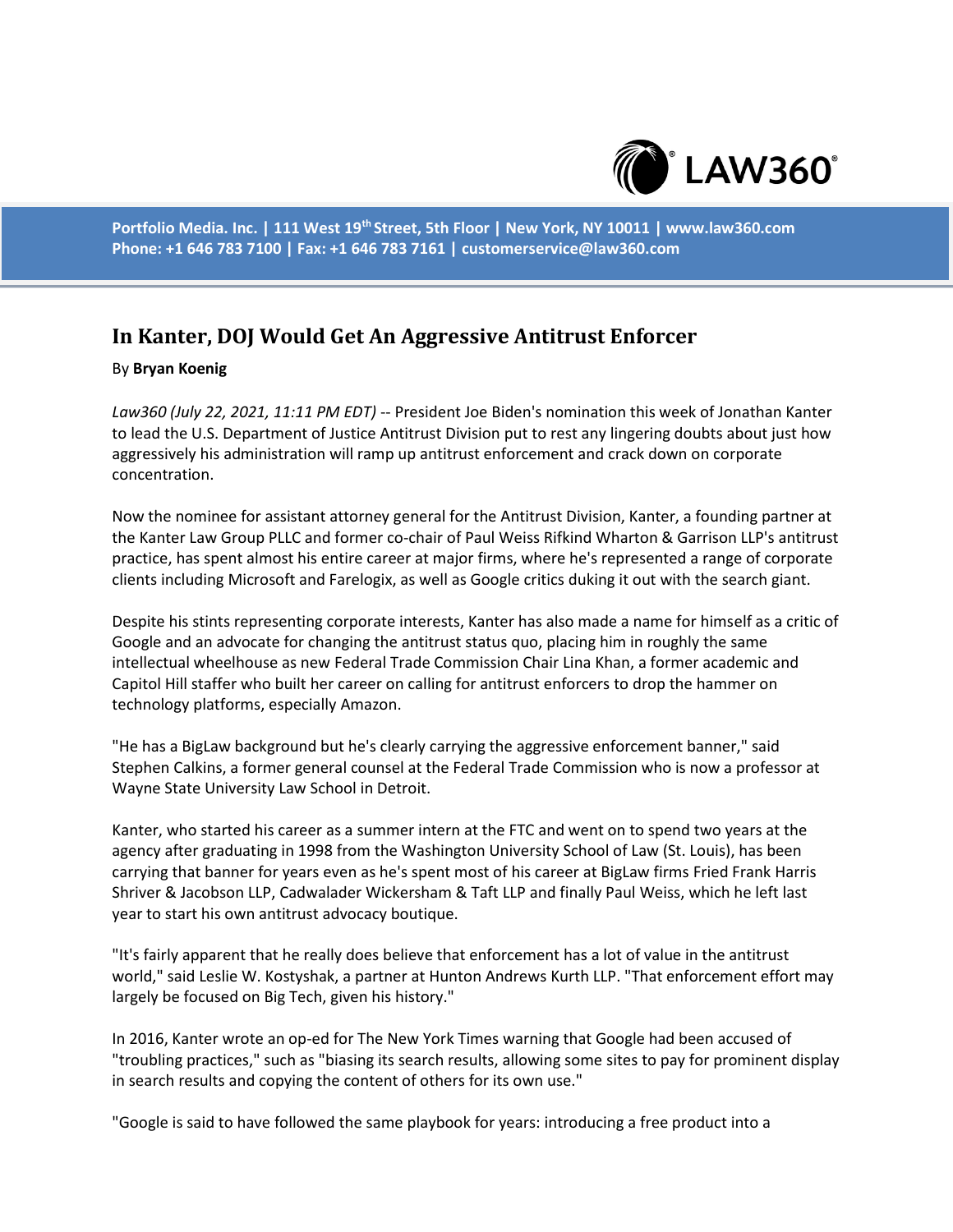competitive space, subsidizing that product with advertising revenue, and then closing off competition through discriminatory and exclusionary practices," Kanter wrote.

Two years later, Kanter broadly argued that much of the thinking around mergers needs updating. On an FTC panel discussing major companies' buying up so-called nascent competitors, held as part of a series of FTC hearings on the state of modern antitrust and consumer protection law, Kanter warned that current thinking needs to evolve past "stale" economic theories and a fear of overenforcement.

At the same time, Kanter acknowledged the difficulty in weighing whether to contest a merger, especially as major corporations buy much smaller companies when they pose only potential competition.

Whether enforcers should continue erring on the side of caution is a part of the reckoning over what critics say has been lax antitrust enforcement.

Even enforcers have been rethinking the growth of dominant tech platforms that occurred under their watch. The DOJ and state attorneys general are suing Google for allegedly monopolistic practices in a range of markets, and the FTC and state enforcers are trying to unwind Facebook's purchases of WhatsApp and Instagram, which cleared commission scrutiny at the time. The Facebook suits were tossed — at least initially — last month.

If confirmed by the Senate, Kanter would inherit that case against Google, along with an ongoing criminal investigation of wage-fixing and agreements among companies to avoid recruiting or hiring each other's employees, cases accusing major pharmaceutical companies of fixing the costs of generic drugs, and a challenge to the proposed merger of two of the "Big Three" global insurance brokers.

Kanter would also have to navigate the larger backlash against Big Tech and corporate concentration more broadly, as lawmakers debate a series of proposed overhauls to U.S. antitrust law and as investigations into other online platforms and tech companies continue.

Kanter has already indicated that he thinks size itself can be a factor in investigations, at least in the nascent-merger space.

"Bigger is more suspicious, and I do not think it is controversial to suggest you are likely to see more problems when you have companies with market power and large market share," Kanter said during the 2018 FTC event.

At that same event, Kanter argued that antitrust enforcers "get tied up in formalistic distinctions, like horizontal and vertical," referring, respectively, to mergers between direct competitors and between companies at different steps in the supply chain.

Historically, antitrust agencies have considered vertical deals less competitively detrimental. But that thinking is beginning to change, with the DOJ unsuccessfully contesting the vertical tie-up between AT&T and Time Warner and the FTC currently opposing Illumina's purchase of Grail.

Kanter warned that it could be problematic for antitrust law to focus too much on economic theory, "anchored in theories that are kind of staid" and don't match the dynamics of modern markets.

"Those kinds of distinctions, as being the anchors for how we evaluate these kinds of problems, tend to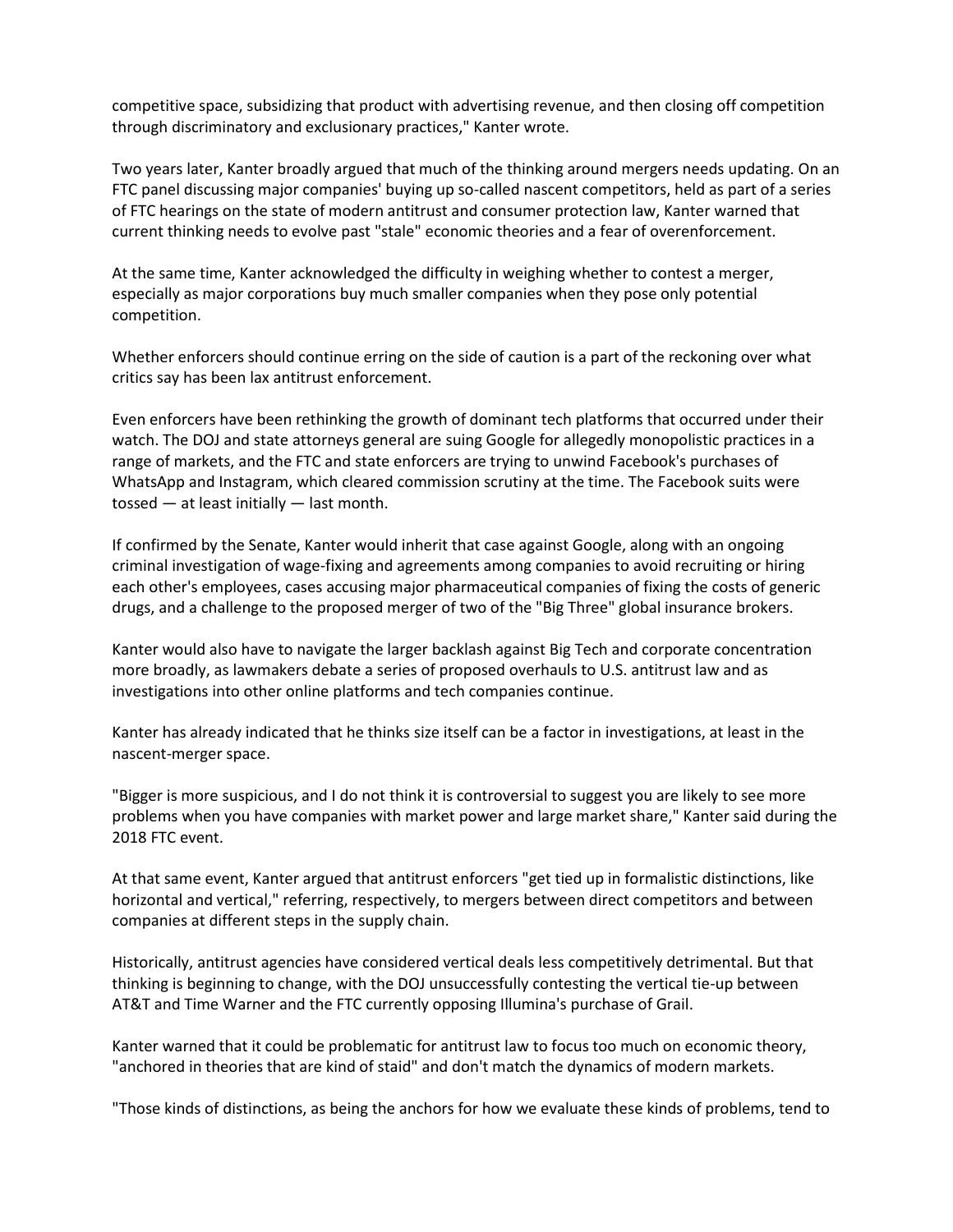throw us off and away from the issues that really matter," Kanter said. "And so I think we have to figure out better ways to look at the dynamic nature of competition."

Exactly how Kanter's thinking might translate into policy remains to be seen.

Assuming that he's confirmed, Kanter has a lot of catching up to do. In waiting six months to nominate his chief antitrust enforcer, Biden shattered the previous longest wait in modern presidential history, set when former President George H.W. Bush took a little under four months to name his pick. And Kanter must still be confirmed, a process that at its fastest in recent history took 27 days, a pace unlikely to be met now thanks to the looming August congressional recess.

Craig Y. Lee, a former Antitrust Division official and current Hunton Andrews partner leading the firm's cartel and antitrust investigations practice, said that if Kanter takes the job, he will probably want to take stock of all the investigations and activity on his plate.

"I suspect that there will be a pause in the flurry of cases that have been filed in the last few months," Lee said.

Most of those cases have been criminal labor-side indictments, prosecutions that are likely to get an additional jolt from Biden's recent sweeping executive order aimed at boosting competition across the U.S. economy. Until Kanter's nomination announcement, the order was the latest signal of what Biden wants from his antitrust enforcers and came as the FTC under Khan moves to reshape and reinvigorate its enforcement approach, including a potential move away from the long-standing policy of bringing antitrust challenges based solely on how a merger or competitive behavior affects consumer welfare.

"The Biden administration is taking pretty seriously this notion we need to reinvigorate enforcement and, in particular, enforcement under [Sherman Act] Section 2 for monopolization," said David W. Kesselman, co-managing partner at Kesselman Brantly Stockinger LLP.

As Kanter's nomination moves forward, antitrust professionals will be watching to see how he balances no-poach and Big Tech enforcement with the cartel cases that have traditionally been a major focus for the division, even as cartel fines have declined worldwide over the last several years.

Informing Kanter's efforts will be two decades of BigLaw work, including representing companies battling the DOJ such as Farelogix Inc. in its merger with Sabre Corp., which was eventually blocked by U.K. antitrust authorities.

Steven C. Sunshine, global head of Skadden Arps Slate Meagher & Flom LLP's antitrust practice and a former senior Antitrust Division official, does not expect Kanter's BigLaw experience to inhibit him.

"Jon's experience working both for and against enforcement will serve him well in guiding the antitrust policy," Sunshine told Law360 in an email. "He may have a specific enforcement agenda, but he can only implement it by choosing to bring the right cases. His career working for the 'other side' will only improve his effectiveness."

Kanter's past statements indicate at least some sympathy for parties facing in-depth merger reviews and other investigations. He said during the FTC event in 2018 that he's been "on the receiving end of many